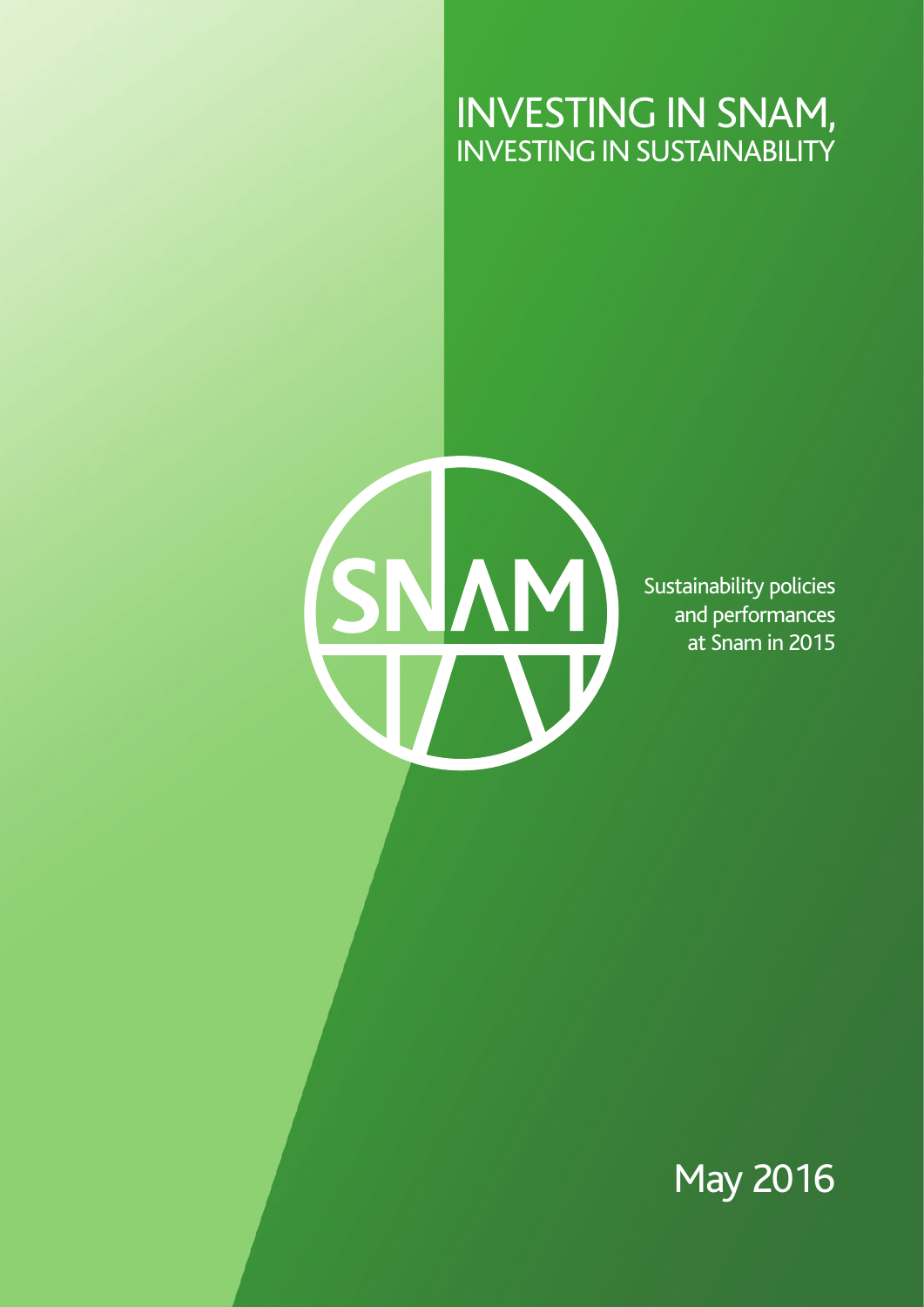### Sustainability presented to our investors



*«Snam recognises that the success of a Company is measured through a combination of economic, environmental and social factors that meet the needs of all stakeholders»*

**Carlo Malacarne** *Snam's Chairman* 

This document is directed to all Snam's shareholders, but particularly to those investors that integrate financial analysis with that focused on extra-financial issues when making their investment decisions about a stock: a wide and constantly growing audience, which is not confined to pure SRI (Socially Responsible Investing) portfolio managers.

Snam is aware that valuations of intangible assets and of non-financial components have become increasingly important in the decision making-process of investors. As a Company that has taken on a pioneering commitment to social responsibility issues, making them an integral part of its business strategy for a long time, in 2015 Snam meant to make the outcome of such commitment visible, by giving disclosure to its own performances not only in the Sustainability Report, but also compiling its first-ever Integrated Report. The new tool, which provides information about impacts, risks and opportunities in the economic, environmental and social field, is directed to a broad range of stakeholders and seeks to give comprehensive answers about the elements underlying present and future performances, especially to long-term investors, which present the ideal profile for a company like Snam. **Only over a long-term horizon, indeed, it becomes clear how the value created through**  the execution of a sustainable strategy translates into financial performance.

**By means of the Integrated Report, Snam talks to stakeholders about its strategic results in the economic, environmental and**  social field. In particular, **it provides further background information to be assessed by current and potential long-term investors.**



This document summarises policies and performances contained in the 2015 reporting documents of Snam. The Directors' Report contained in the 2015 Consolidated Annual Report represents Snam's first attempt at the integrated reporting of financial and extra-financial data and information.

The separate Report on Corporate Social Responsibility replaces the Sustainability Report, which was published for nine editions, until last year. The continuity in the publication of such document made it possible to maintain a comprehensive reporting on material issues, in compliance with the G4 guidelines of the Global Reporting Initiative (GRI), particularly for the benefit of SRI analysts. The self-declared level of adherence to the G4 standard is "in accordance – comprehensive".

The report was subject to an audit by Reconta Ernst & Young S.p.A. based on the guidelines of the International Standard on Assurance Engagements (ISAE 3000), issued by the International Auditing and Assurance Standards Board (IAASB).

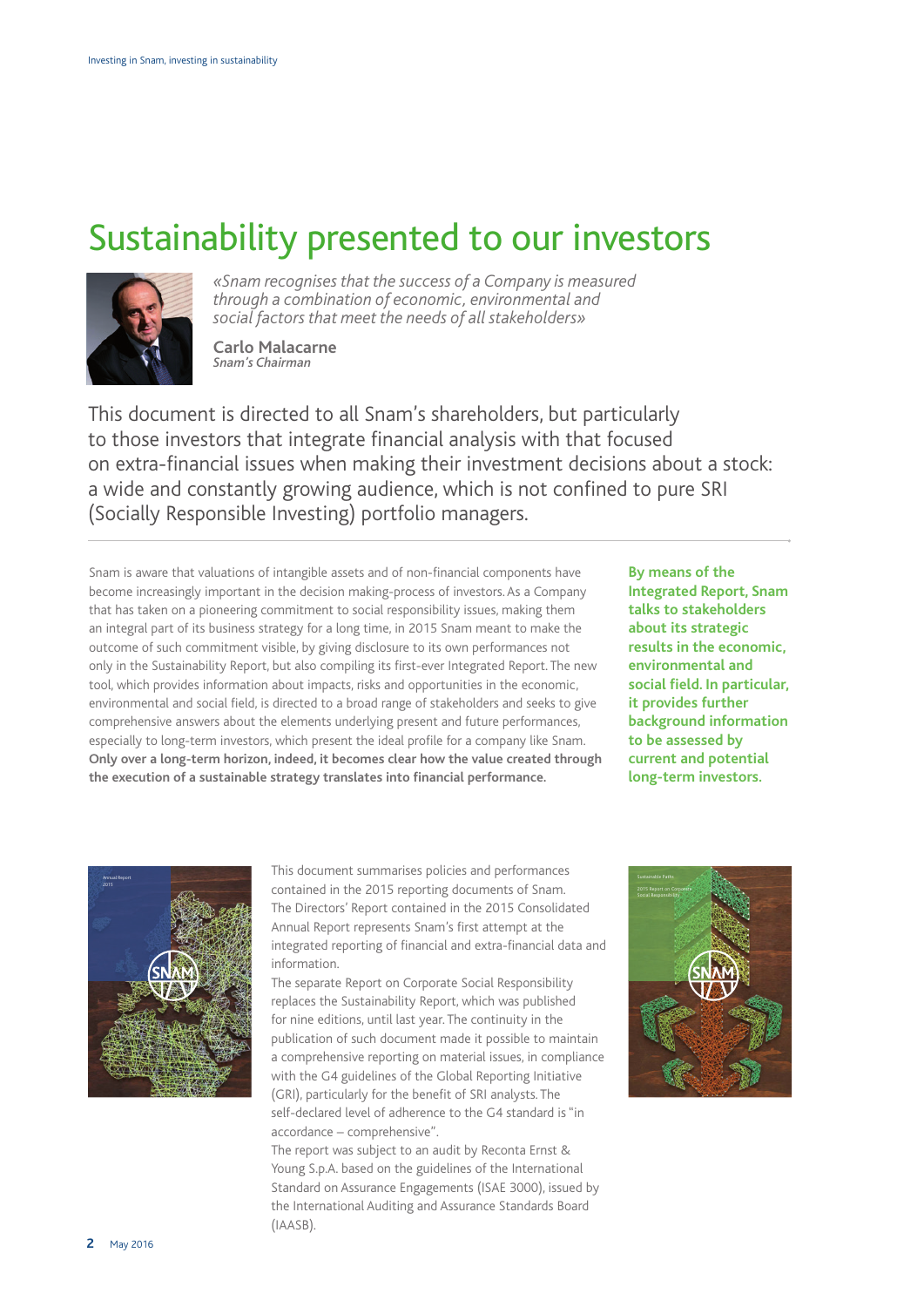# How Snam interprets sustainability

At Snam, sustainability is a guiding factor in the definition of strategic choices and a lever for medium and long-term growth: this approach ensures that generated value is shared with stakeholders. A structured governance system allows the Company to interact with the external environment and to apply its own principles and rules.

#### **Approach to sustainability**

**Sustainability**, for Snam, represents a clear commitment, aimed at creating **an economic and entrepreneurial development model** that integrates, in its business activities, respect for people, for stakeholders, for the environment and for Society as a whole. Social responsibility, corporate citizenship and sustainability are an integral part of Snam's corporate culture and governance; they represent the cornerstones of the business development model as well as of value creation.

The **sustainable development model** of Snam ensures adequate supervision of **material issues** and enhances sustainability principles at all **organisation** levels. The model is **integrated** into all the process phases of the Company's business (Planning, Management, Controlling and Reporting, Communication and Stakeholder Engagement). The Snam's business model aims to **create value** in the medium-to-long term, for shareholders and all the categories of stakeholders, by way of operating and financial efficiency and the pursuit of a balanced and sustainable development.

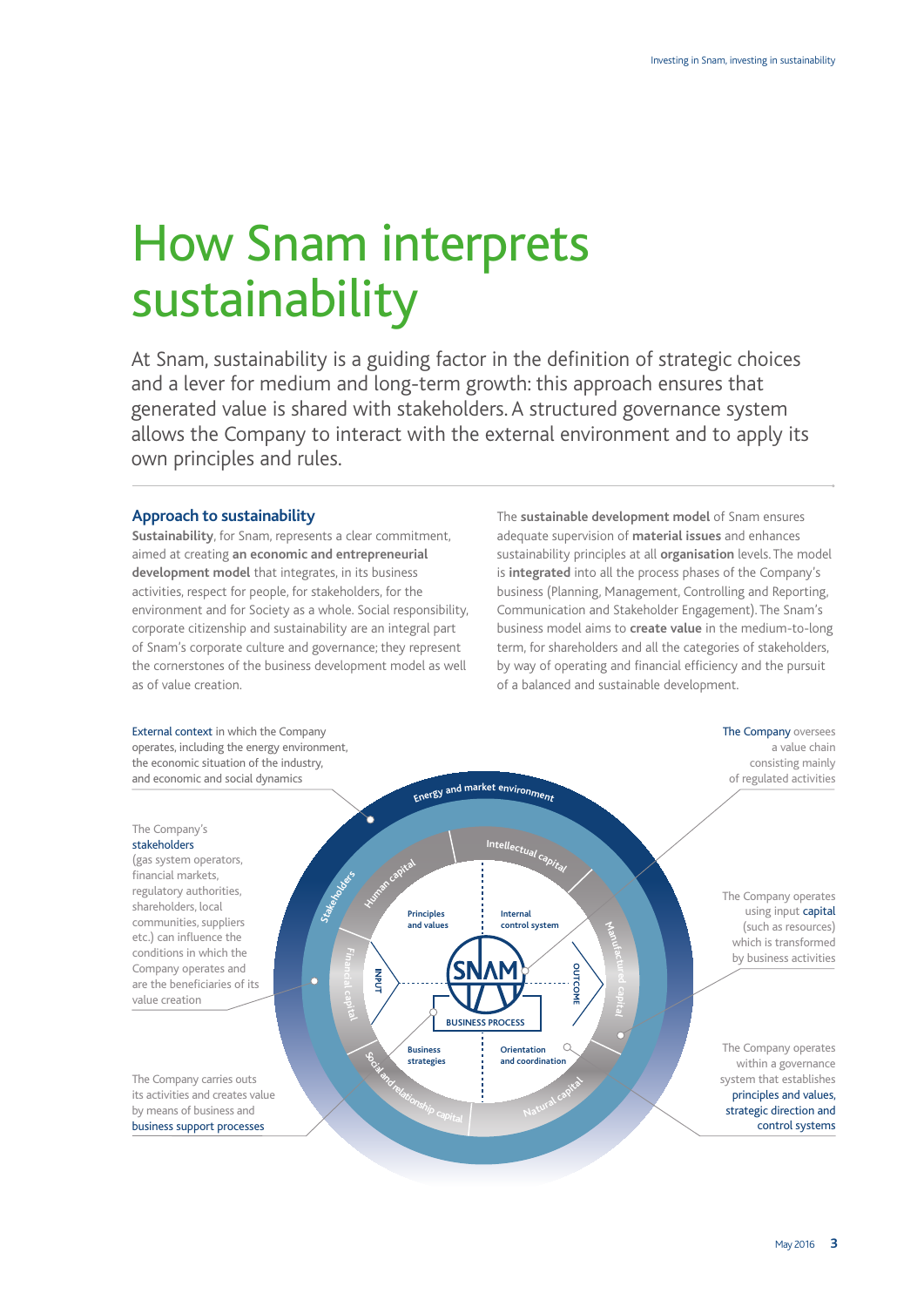### Governance and risk management

Within the model of sustainable development, Snam's governance effectively serves value creation dynamics and fair balance of different stakeholders' interests. Despite the limited risk profile characterising regulated businesses, Snam applies a structured and systemic approach to the governance of all risks that can affect the conditions underpinning value creation.

#### **Governance**

Snam's governance contributes to determine the conditions for **the Company to interact properly and adequately with its reference environment**, in particular by putting into practice the principles of **integrity, transparency and compliance** with external and internal rules. Snam has a traditional **governance system**, inspired by international best practices, which is developed in accordance with the regulations applicable for listed companies and sector operators (unbundling). The business management of all Group companies follows the **Corporate System Framework**. Such organisational and procedural system ensures that the system of rules governing the business is clear and organic. The **processes of business management** are based on the principles set out in the Universal Declaration of Human Rights of United Nations, the fundamental conventions of the ILO and the OECD Guidelines for Multinational Enterprises. Moreover, Snam supports the "Global Compact" of the United Nations.

#### **Element of uncertainty and risk management**

The **system** that Snam uses across the Group to **identify, assess, manage and control risk** has three levels, each with different objectives and associated responsibilities. The Board of Directors charges the **CEO** with giving structure to and maintaining the entire system.

Through its **Enterprise Risk Management** (ERM) and the new **Risk Management Policy** issued in 2015, Snam has introduced a structured method for identifying, evaluating, managing and monitoring risks, which is standardised for all Group companies. The **ERM model**, which is managed by a



dedicated corporate department, is an iterative one. It enables dynamic and integrated group-wide risk assessment that brings out the best of the existing management systems in individual corporate processes.

During 2015, four **risk assessment** cycles were performed on the entire Snam Group. As at the end of 2015, 360 enterprise risks had been mapped and broken down between all corporate processes. In addition to the ordinary activities of checking and monitoring the risks mapped, other measures were carried out with a view to continually improving the model adopted and supporting the risk managers. **Ih**<br>**Iat**<br>**Iand** iasure:

The third level is represented by the **Internal Audit** function, in charge for the verification of the operating effectiveness and adequacy of the system.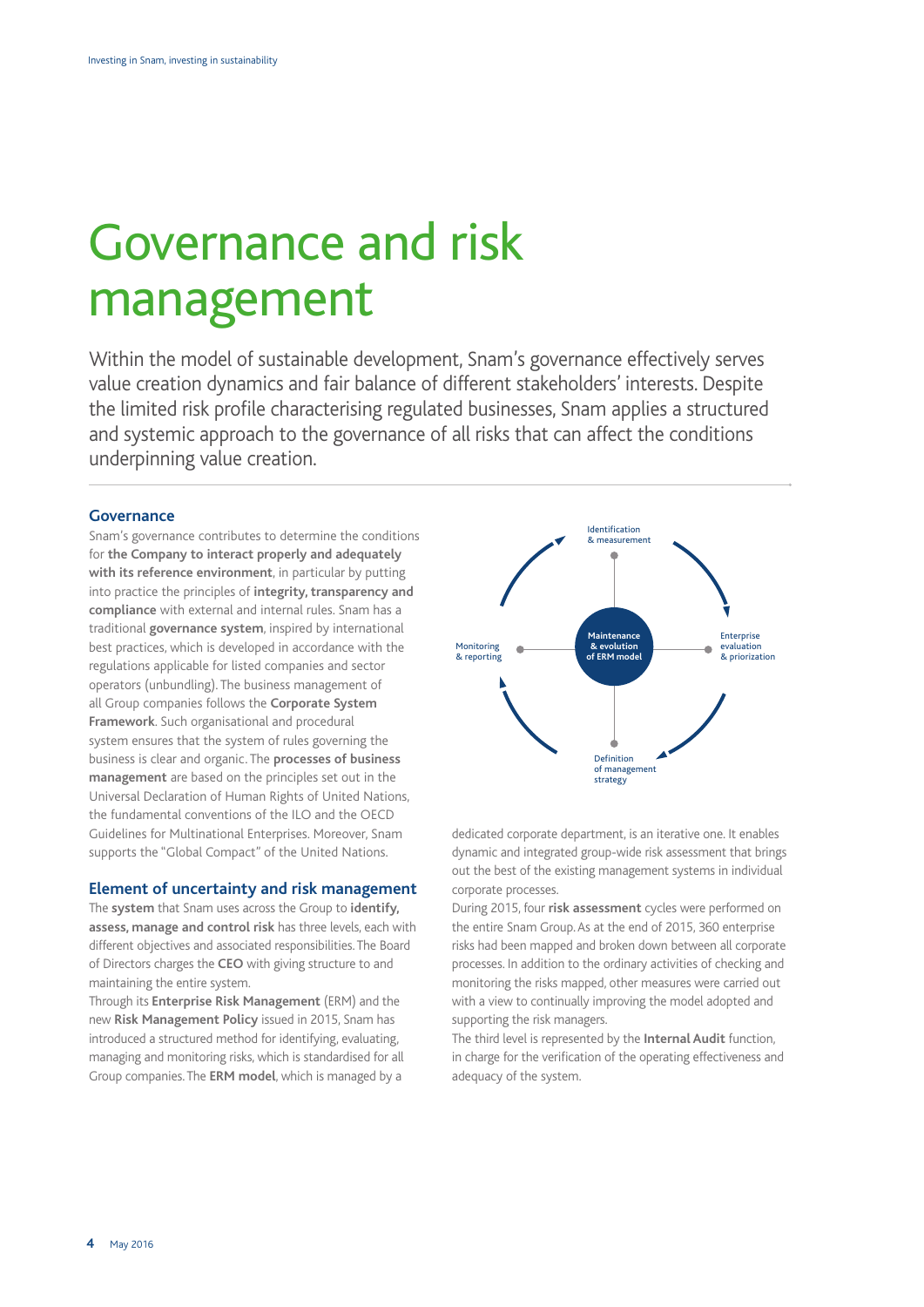### Materiality: identifying and measuring what matters most

Material issues make a difference when it comes to performance, since they are the most relevant ones. Snam has chosen to include them in the strategic planning process: therefore, when allocating its resources, the Company can adequately prioritise key issues.

**Materiality** defines the issues that are most important to business and stakeholders; on those issues the Company focuses its efforts in terms of value creation and, subsequently, in measuring performance, making the whole process clear to the investor's eyes.

Snam continuously reviews and updates the **evaluation process** of its material topics. The analysis conducted in 2015 has allowed a broader and more precise record of external stakeholders' viewpoints on the topics that had been mapped in 2013 and confirmed in 2014.

MATERIALITY MATRIX The **14 reference topics** emerging from the analysis have been grouped into **three main categories**, depending on the type of impact they have: among these, six fall within the financial/governance area, five within the social area and three within the environmental one.

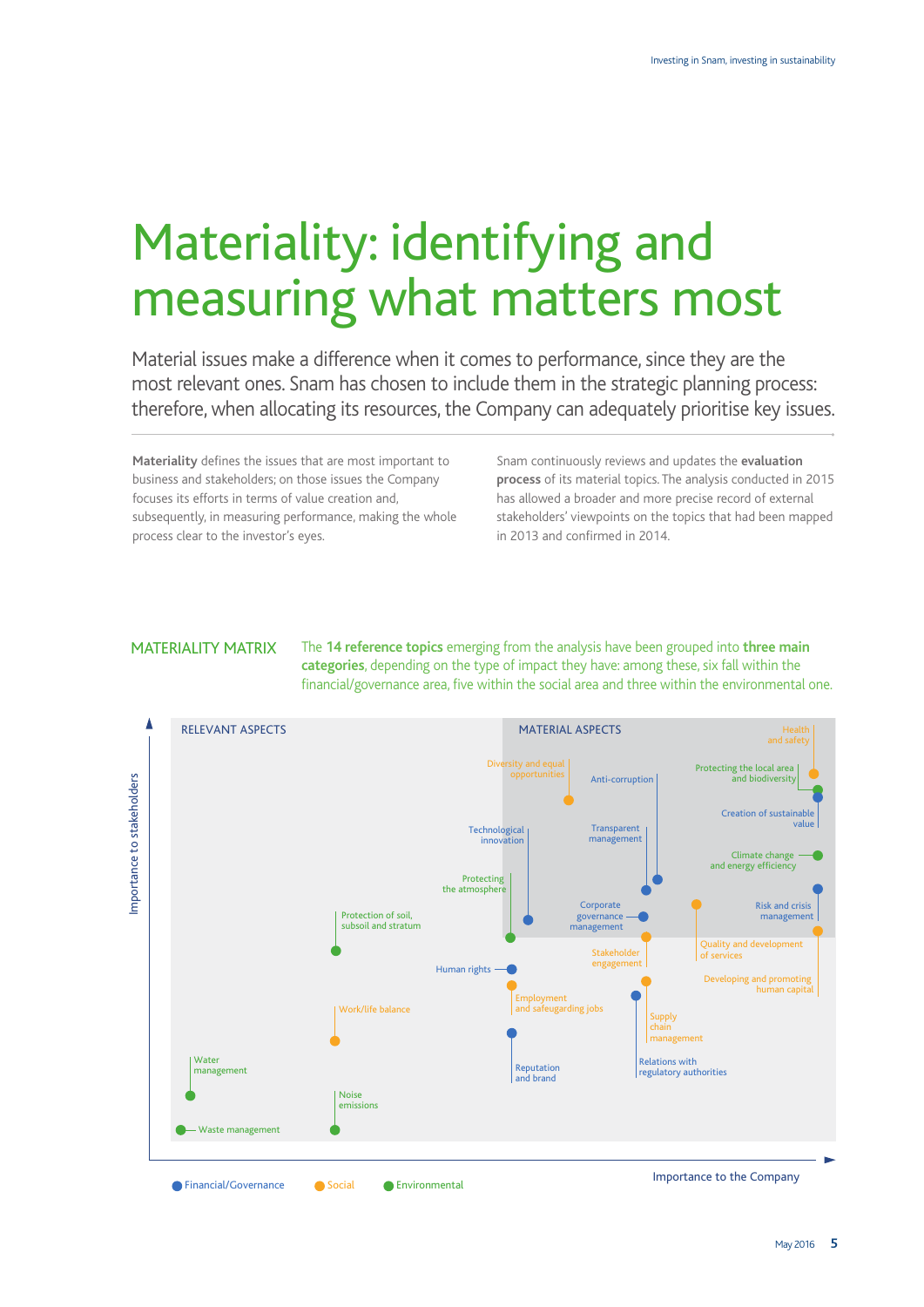# The Capital Model in Snam's reporting

Capitals are the available resources that the Company transforms by business activities, with the aim of creating value, for itself, for its stakeholders and for the social environment in which it operates.

The **business model and the Company's capital model** presented in the **Integrated Report** and in the **Sustainability Report** are broken down according to the instructions provided in the framework published by the International Integrated Reporting Council (IIRC).

#### **Snam's business capitals creating "shared value"**

| <b>FINANCIAL</b>                         | The fundamental input for making investments in gas system infrastructure. Snam funds<br>these investments using its own resources and debt capital obtained either on the financial<br>markets or through its own operating income.                                 |
|------------------------------------------|----------------------------------------------------------------------------------------------------------------------------------------------------------------------------------------------------------------------------------------------------------------------|
| <b>MANUFACTURED</b>                      | The network of infrastructure for transporting, storing and distributing natural gas and<br>regasifying LNG, required to perform services for operators and users.                                                                                                   |
| <b>INTELLECTUAL</b>                      | Unique to Snam, this consists mainly of the IT systems, procedures and good operating<br>practices developed over time by managing the business.                                                                                                                     |
| <b>HUMAN</b>                             | This includes the specific skills and experience acquired by Snam's staff, primarily by way of<br>internal development programmes (this is essentially a self-made capital), and the business<br>culture with its distinctive values, above all a culture of safety. |
| <b>SOCIAL AND</b><br><b>RELATIONSHIP</b> | This is the licence to operate that the stakeholders award to Snam, sustained by relations<br>with these stakeholders at European and national levels, as well as by Snam's presence in<br>the areas that host its infrastructure.                                   |
| <b>NATURAL</b>                           | The land, air and biodiversity that Snam is committed to preserving through efficient<br>and responsible environmental management, mitigating the environmental impacts and<br>consequences generated predominantly during the construction of infrastructure.       |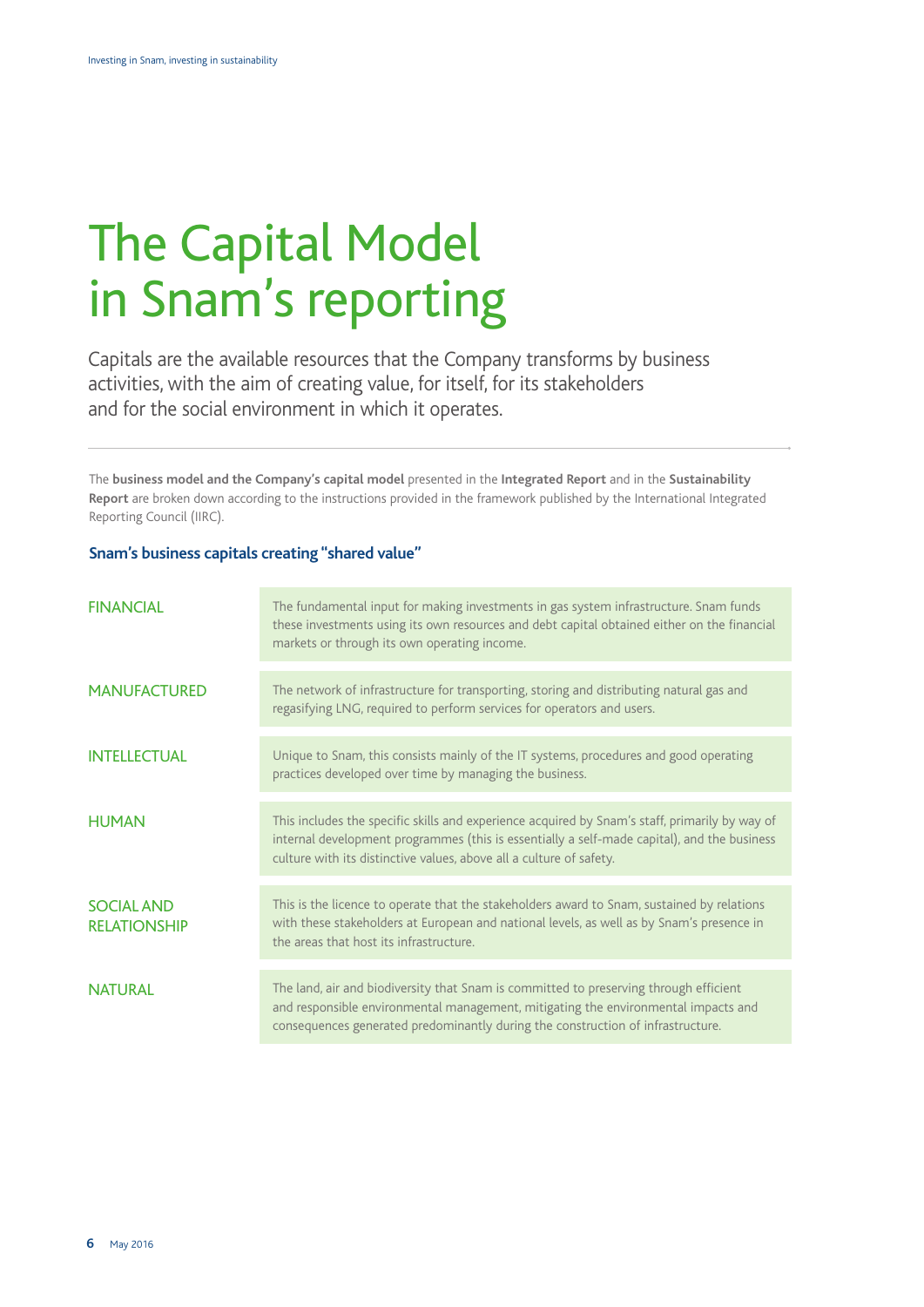## Relationship capital enhanced by engagement policies

The trust relationship that Snam has built up with its stakeholders is a real intangible capital. Good governance of relationships and effective communications are key to cultivating such a goodwill.

#### **Stakeholder engagement**

The continual dialogue and listening with **stakeholders** represents a crucial moment, managed leveraging on confidence, within a relation featuring openness and transparency, through a constructive dialogue.

On 7 March 2016, Snam's CEO has **formally signed** the document representing the **stakeholder engagement policy**, based on the following guidelines:

- *Understanding the stakeholders' profile and the Company's position in relation to them;*
- *• carefully studying material interests and issues relevant to each category of stakeholder;*
- *• periodically communicating to stakeholders management achievements relating to material issues of mutual interest.*

Also in 2015, Snam has activated a plurality of **channels and tools with the aim of engaging its stakeholders**: in addition to institutional documents, the Company has published several products of **corporate literature**.

The **digital presence** has been very intense on a broad range of social networks, as well as through the corporate website, while the portals dedicated to customers and suppliers have improved their functioning.

**Communication activities** continued also through meetings, presentations and workshops, as well as through awareness-raising campaigns focused on specific issues.

Lastly, **listening activities** have been mainly conducted through surveys and feedback questionnaires.

#### **Stakeholder mapping**

In 2015, Snam updated its **stakeholder map**, also in light of the new shareholding structure and of the ever-increasing presence of international assets in its portfolio. This listening exercise provided Snam with the opportunity to gather new elements and perceptions on material issues, involving more than 1,000 persons.



#### **Breakdown of Added Value**

In 2015, Snam distributed to stakeholders an overall value of **2,242 million euro**, against a generated added value of 2,605 million euro.

875 million euro to **shareholders** 489 million euro to **Government** 426 million euro to **lenders and banks** 364 million euro to **bondholders** 483 million euro to **employees**

#### BREAKDOWN OF ADDED VALUE (%)

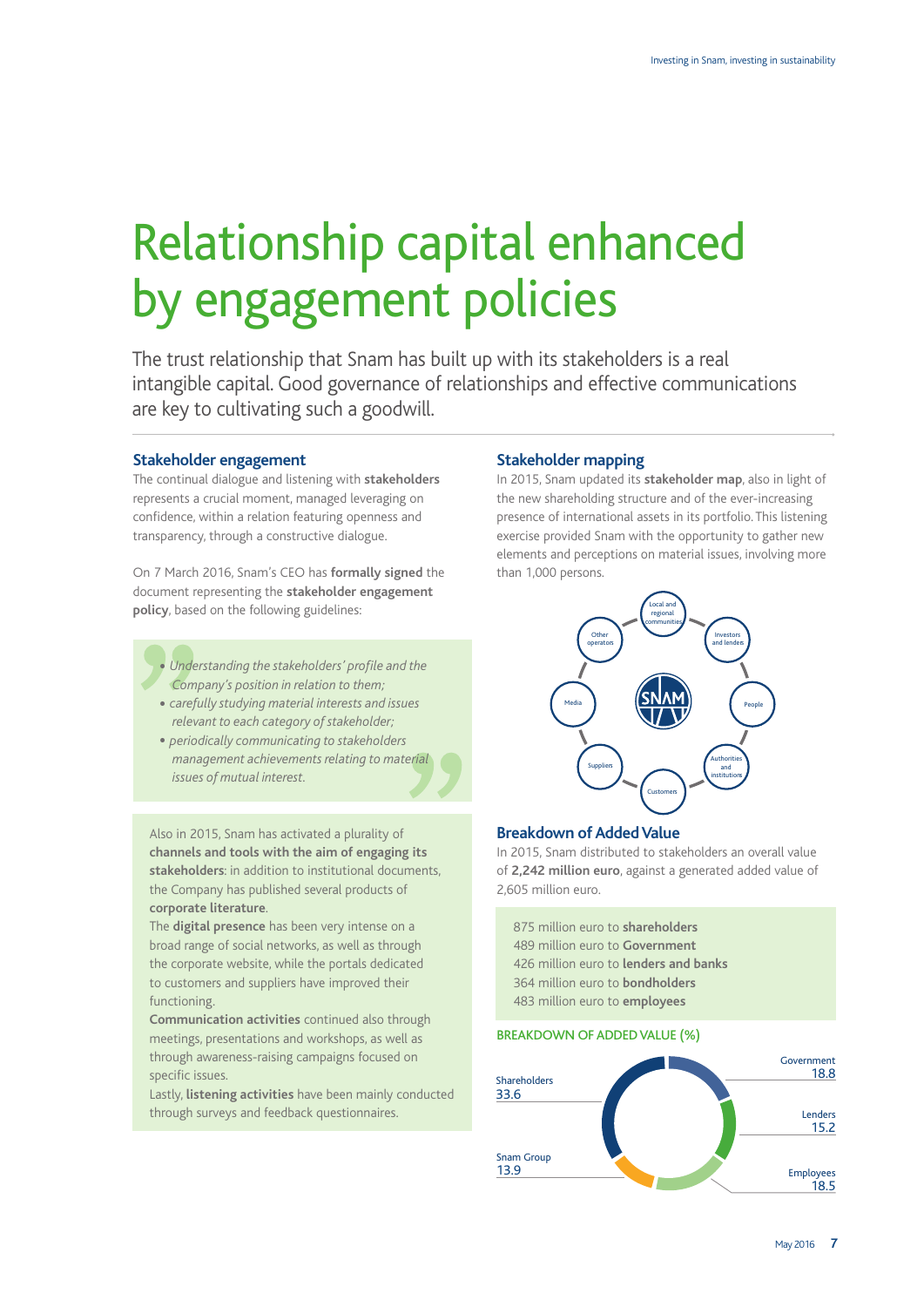### Infrastructural capital: investing into the network

Snam plays its role of leader in the development of strategic infrastructures, by an efficient and save management of the network. Together with its European partners, Snam invests with the aim of guaranteeing, to households and enterprises, a continuous supply of an environmentally friendly source of energy.

#### **Investments in domestic infrastructures**

In 2015 **Snam invested** over 1.3 billion euro, transforming financial capital into the infrastructure and services required to transport gas wherever is requested.

In 2015, the main projects for the development of new infrastructure in the existing network were as follows:

**211 million euro**: reverse flow at the interconnections point with Northern Europe.

**85 million euro**: upgrade of the transport network from the entry points in Southern Italy.

**67 million euro**: upgrade of the network and connection of new redelivery points in the regional and national network. **126 million euro**: developments of new storage fields. **79 million euro**: increase of the storage capacity.

**180 million euro**: extension of distribution networks.

Thanks to the completion of certain works, in 2015 **the gas pipeline network in operation increased by 61 km** (+0.2% vs. 2014), while the **installed power rose by 2.8 Mw** (+3.1% vs. 2014).

#### **International investments**

In 2015, Snam has acquired a 20% stake in **TAP**, the company that will develop the Southern corridor enabling gas transport from Azerbaijan to European markets. This is the most recent milestone of a development path begun in 2012, with the acquisition of 31.5% of **Interconnector UK**, in a joint venture with Fluxys. A path continued in 2013 with the acquisition of 45% (currently 40.5%) of **TIGF** in France and, in 2014, with the acquisition of 84.47% of **TAG**, owner of the Austrian pipeline linking Russia to Italy, in the East-West corridor.

#### **Safety of the system**

**Safety, quality and continuity of service** are absolute priorities for Snam and represent a shared value. Snam regularly inspects the pipeline route – on foot, by road vehicles and by helicopter – in order to identify potentially dangerous situations. Moreover, Snam monitors the integrity of pipes internally, using smart devices.

#### **Transport – Inspections**

| km                                     | 2013   | 2014   | 2015   |
|----------------------------------------|--------|--------|--------|
| Network inspected<br>using smart pigs  | 2.342  | 1.950  | 1.315  |
| Network inspected<br>using helicopters | 15.400 | 15.700 | 16.330 |

From the dispatching centre in San Donato Milanese, Snam performs round-the-clock monitoring and control of the gas flows' balance, guaranteeing network operations even in emergency conditions. In 2015, **27,000 km of the distribution network have been inspected**. The monitoring was executed through 9,100 ongoing remote read points and 25,000 manual readings. The odorisation facilities, which allow to detect the presence of gas in case of atmospheric leaks, in 2015 have been modernised by installing automatic dosage systems.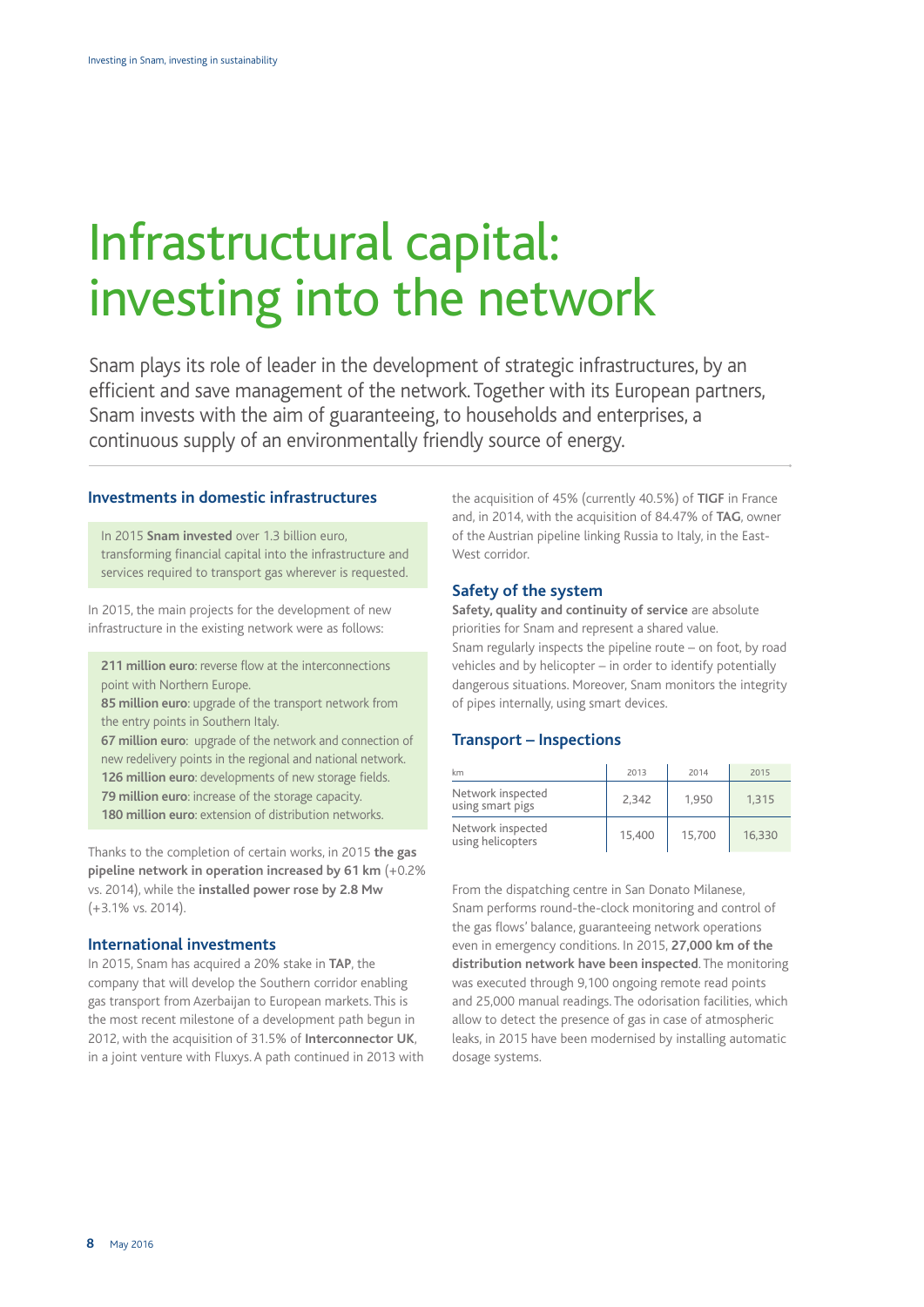### Infrastructural capital: innovation and quality in services provided to clients

Snam's business is at the heart of a deep change, driven by the new needs of the customers that transport, store and exchange gas. The Company is committed to ensuring the highest system quality and to supporting market development through new infrastructures and services.

#### **Relationship with AEEGSI**

Snam' customers request availability of transport and storage capacity and new services, at a convenient price. **The investments required to meet demand are sustainable and, therefore, fundable, only if expected returns financially justify them**. The tariff structure directs investments in the network and extracts the most value from infrastructural capital, in a financial perspective: the quality and regularity of relations with the Authority for the Electricity, Gas and Water Services (AEEGSI) thus play a crucial role. Snam's 2015 turnover for 97.9% consists of regulated revenues; therefore, the Company promotes **constructive relations with the AEEGSI**, in an attempt to satisfy the interests of customers and investors. With the aim of creating a single European gas market, Snam participates to the development of European codes within **ENTSOG**, the European Network of Transmission System Operators, while AEEGSI contributes to the development of the Guidelines, as partner of the Agency for the Cooperation of Energy Regulators (ACER).

#### **Services for market facilitation**

Snam has long invested in order to allow the development of **Shippers and Traders'** activities. Currently the active transport operators are 139, rising from 30 in 2003. In 2015, access to the network was guaranteed to all operators who requested it

In 2015, Snam has:

- **signed 65 new connections' contracts** for the creation of new delivery/redelivery points or for the upgrade of the existing ones;
- made available more than **370 million cubic metres of average daily transport capacity** at network entry points.

From November 2015 operators can execute gas swaps through the **PRISMA platform**, of which Snam is a partner, on a within-day, daily, monthly, quarterly, annual and plurennial basis (up to a maximum of 15 years). Such trading activities take place during bidding sessions, according to the calendar issued by ENTSOG.

In 2015, the available **storage** capacity was **11.5 bcm**  (16.0 bcm including strategic storage). For the 2015/2016 thermal year, the **offered capacity was fully conferred** as early as the June 2015 auctions.

Over time, Snam has developed **IT systems and web portals** that are continuously been innovated, in order to allow the trades among operators and the management of the relations with the Shippers themselves.

#### **Commitment to quality of service**

Again in 2015, the **ISO 9001 certification**, firstly obtained in 2011, has been confirmed. The certification regards the definition of all Snam's transport capacities.

Every year Snam measures the degree of satisfaction of its customers. The outcome of the last **customer satisfaction** survey was illustrated and discussed with Shippers and Traders in a dedicated event, in which nearly 200 people took part, representing around 90 companies. In the **transport** business, 126 operators filled in the questionnaire, with a participation rate above 83%; 90% of respondents (compared to 72% in the previous year) stated that they were fully satisfied with the initiatives of stakeholder engagement aimed to improve the offered services. In the **storage** business, the survey involved 73 customers; valuations indicated an improvement compared to 2014.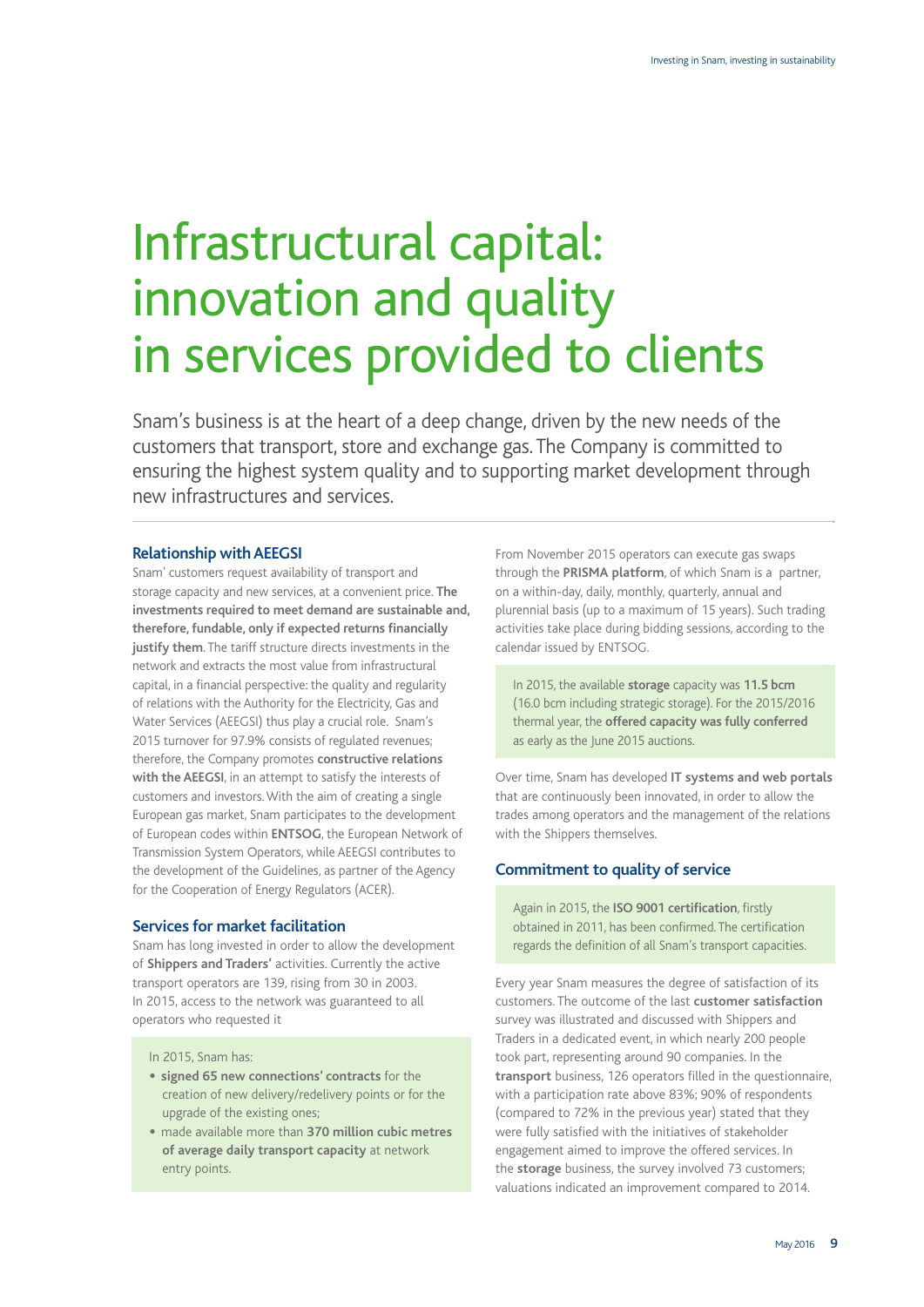### Legality and safety priorities for human capital management: employees and suppliers

Rules and practices that Snam has set to comply with anti-corruption and crime laws, as well as those for safeguarding health and safety, are integrated with listening activities and increase their effectiveness through continuous engagement.

#### **Legality and anti-corruption**

In 2015 Snam has dedicated to staff **training** on the Code of Ethics, Model 231 and anti-corruption **3,025 hours** as a whole, involving **1,920 participants.**

Last year Snam has paid particular attention to the **anticorruption oversight vis-à-vis suppliers**, who are an integral part of Company's human capital, as they are directly involved in core processes of developing and maintaining the infrastructure network. The 2015 **annual workshop** has been therefore dedicated to **"Quality and transparency in Company-supplier relation"**; over 420 people took part in the event.

In 2015, Snam had **910 active suppliers**, of which 62% represented by SMEs, for **1.89 billion euro worth of procuremen**t.

The **vendor management** process has led to Snam's involvement in the following activities:

- **19 key suppliers audited** at the qualification stage;
- **295 suppliers** subjected to **renewals and new allocations**, for a total of **2,547 suppliers on the vendor list** as at 31 December 2015;
- **1,300 pieces of feedback got** from 243 suppliers;
- **6,750 checks on 1,862 suppliers and subcontractors as to the regularity of their social security contributions**, uncovering 308 irregularities;
- **92 instances** of noncompliance, including warnings, suspensions or revocations.

Around **1,500 counterparts** are registered to the **Supplier Portal** of Snam (an increase of approximately 50% vs. 2014). All the suppliers representing the most critical categories

(A and B) possess quality and environment management systems that have been **certified** in accordance to the ISO 9001 and ISO 14001 standards, while 95% of them also have the OHSAS 18001 certification, concerning employee workers' health and safety.

#### **Keeping human capital safe**

The issue of workplace **safety** involves the whole Company to the extent that variable remuneration of Company's managers and executives partly depend on meeting such goal.

In 2015, Snam delivered **20,722 hours to train employees on health and safety** issues, involving **3,629** participants.

#### **Accident indices**

| (N.)                | 2013 | 2014 | 2015 |
|---------------------|------|------|------|
| Employees           |      |      |      |
| Frequency index (*) | 1.51 | 1.49 | 2.14 |
| Severity index (**) | 0.09 | 0.08 | 0.10 |
| Contract workers    |      |      |      |
| Frequency index (*) | 2.63 | 1.91 | 1.38 |
| Severity index (**) | 0.16 | 0.10 | 0.11 |

 *(\*) Number of accidents at work, resulting in absence of at least one day, per million hours worked. (\*\*) Number of working days lost, due to accidents at work resulting in absence of* 

*at least one day, per thousand hours worked. Data do not reflect fatal accidents.*

In 2015, while the frequency index of contractors' accident decreased (-27.7% vs. 2014), the frequency index of employees increased, mainly due to the gas distribution business, also as a result of new companies joining the corporate scope.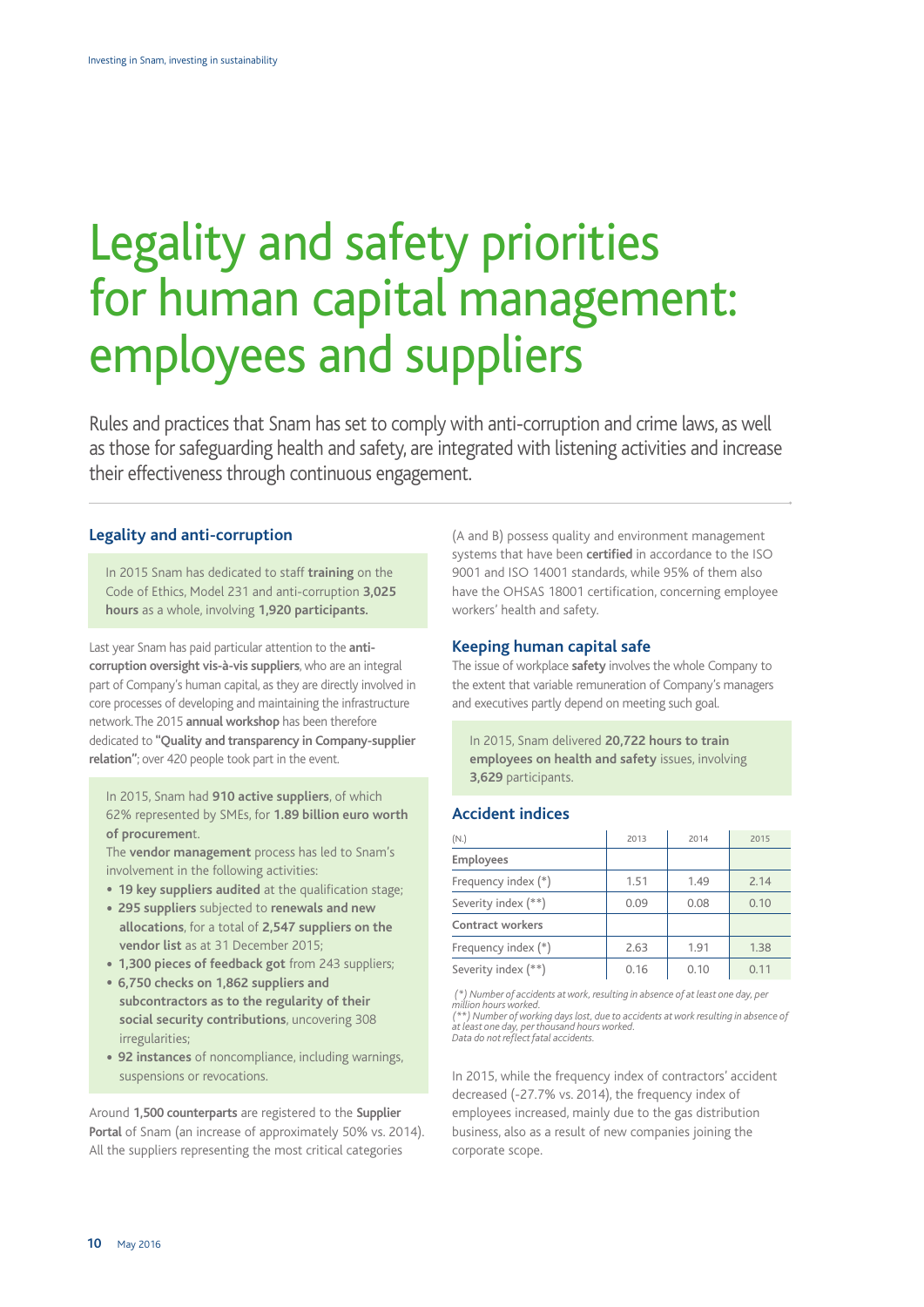# A human capital that develops while responding to change challenges

Today Snam operates on the European scene; this requires that human capital evolves in terms of diversification of skills, widespread leadership and innovation capacity.

#### **Training as evolution tool**

At 2015 year-end **Snam's people** are **6,303**, compared to 6,072 at 2014 year-end.

In 2015, Snam implemented the new **model for the development of managerial skills**, focused on seven competences identified as critical; such model integrates with the **new performance evaluation system**. All managers and executives have been evalued: for each of them a two-year plan has been created, aimed to the development of one or two relevant skills. To ensure continuity to past commitments, at Group's level training KPIs for the 2014-2015 two-year period have been confirmed.

#### **Training KPIs**

|                                         | 2015 target,<br>set in 2013 | Target achieved<br>in 2015 |
|-----------------------------------------|-----------------------------|----------------------------|
| Average hours per employee (no.)        | 25                          | 25.5                       |
| Involvement of corporate population (%) | 83                          | 84.7                       |

#### **Equal opportunities**

Today at Snam women represent **11.3% of total corporate population**; they account for 7.0% of executives and 13.3% of managers. In top positions, **female presence has the potential to increase**: more than one-third of managers participating in the Leadership Development and almost 40% of High Flyers (high-potential young resources) are women.

#### **Compensation systems**

Snam **periodically updates** its **compensation systems**, on the basis of a comparison with salary market benchmarks, in order to better reflect criteria inspired by meritocracy and internal equity.

Snam's management has a **long-term monetary incentive system**, linked to Total Shareholder Return in combination with adjusted Net Profit; the system also provides for a claw back clause.Moreover, all Group companies include the **"Profit-sharing scheme"**, based on Company's profitability (ROACE) and productivity, as measured in relation to annual targets agreed. Lastly, **young talented resources** have a specific incentive system, aimed at supporting motivation and retention.

Snam has assigned **sustainability targets** to employees for years. Starting from this year, management has been assigned a new sustainability target, concerning the confirmation of the membership and the improvement in absolute terms of the score in the DJSI and in the FTSE4Good sustainability indices.

#### **Corporate welfare**

Snam has a long-lasting tradition of attention to people, which led to an articulates welfare system, whose main areas are: Family, Health, Time and Space, Savings and Relationship. 2015 figures for some **KPIs** – absenteeism rate at 5.4% and turnover rate at 6.6% - indicate that the **investment in people's welfare produces positive results also for the benefit of the Company**.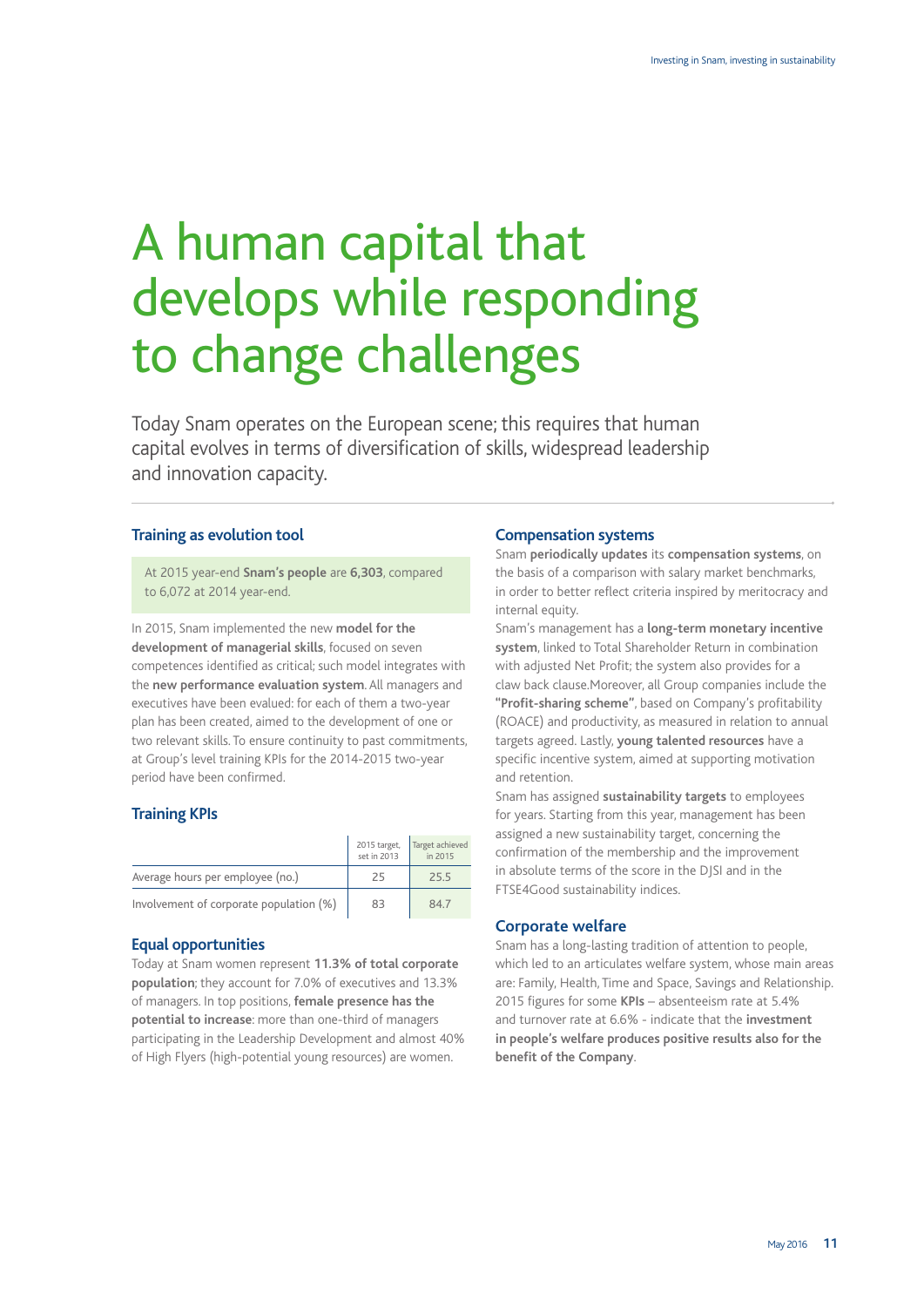### Natural capital managed in a responsible way

Snam interacts with the environment in a sustainable way. When building new infrastructures and operating those existing, Snam follows a rigorous and constructive approach, to ensure environmental compatibility of establishments and to encourage acceptability by stakeholders.

#### **Climate protection**

The greenhouse gases (GHG) emitted into the atmosphere by Snam's activities are carbon dioxide  $({\sf CO}_{_2})$  and methane (CH<sub>4</sub>).

In addition to using natural gas as its main fuel, Snam is implementing a series of **Energy Management** initiatives to minimise GHG emissions. In 2015, **total GHG emissions** (direct Scope 1, and indirect Scope 2 and Scope 3) were **approximately 2.37 million tonnes** (2.34 mn tons in 2013); it should be considered that in 2015, emissions were calculated taking into account the indications provided in the study conducted by the Intergovernmental Panel on Climate Change. In 2015, direct  $CO<sub>2eq</sub>$  emissions (Scope 1) were approximately 1.91 million tonnes, a 3.6% decrease compared to 2014. Lastly, direct natural gas emissions declined by approximately 17.4% vs. 2014, amounting to 78.5 Mm3 .

Snam's environmental commitment has been applied in different areas:

- **•** promoting sustainable use of natural resources;
- **•** preventing pollution and protecting ecosystems and biodiversity;
- **•** reducing greenhouse gas emissions;
- **•** decreasing waste production and promoting recovery at its final destination.

In 2015, **environmental expenses** amounted to 164 million euro (147.7 million euro for investments and 16.4 million euro for management costs).

#### ENVIRONMENTAL EXPENSES BY TYPE (%)



#### **Biodiversity**

The Snam's approach to **biodiversity** goes beyond **pure safeguard goal**. Design choices derive from specialised field investigations, preliminarily conducted on the local areas that are impacted by the new works; following their execution, Snam conducts environmental restoration activities and monitors the most significant areas. The restoration includes the general reconstitution both of landscape and habitats for fauna.

| (Km of networks)         | 2013  | 2014  | 2015  |
|--------------------------|-------|-------|-------|
| Restoration              | 131   | 78    | 240   |
| Reforestation            | 22    | 16    |       |
| Plant care               | 135   | 124   | 140   |
| Environmental monitoring | 1.063 | 1,055 | 1.009 |

Care and maintenance of the newly bedded-out plants last for at least five years. In particular, in 2015, 11 km of new forests were planted, in an area of approximately 143,700 sqm. In 2015, Snam also completed the five-year monitoring along the Bronte-Montalbano methane pipeline, 23 km long, of which roughly 15 km located inside the Nebrodi Park. The monitoring made it possible to check the evolutionary dynamics of the ecosystems for the vegetation, soil and fauna components.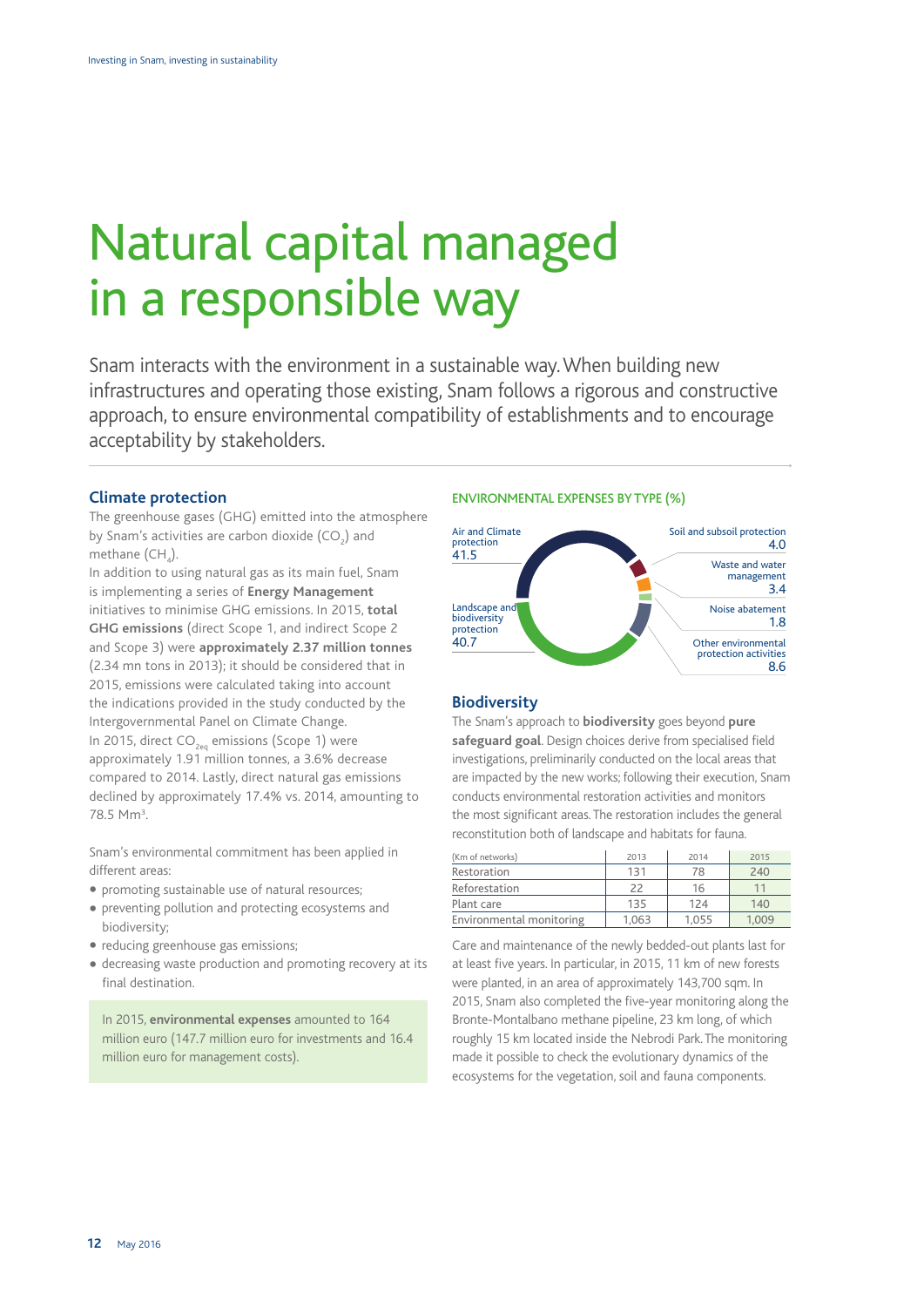### Snam's natural capital managed as part of a sustainable ecosystem

Natural capital includes resources that play an essential role for the life on Earth. Snam follows well-defined investment and management policies, which allow the Company to operate its business while minimising the consumption of non-renewable resources and mitigating potential environmental impacts.

**In 2015 Snam has avoided the emission of 141,000**  tonnes of CO<sub>2eq</sub>, thanks to **a series of measures taken in 2014**

- **• installation of new higher energy efficiency turbines and more efficient heat generators**
- **• installation of photovoltaic plants in buildings and network plants**
- **• replacement of several traditional light sources with LED lights**
- **• natural gas recovery operations (recompression of gas in the transportation network and compression stations)**
- **• replacement of cast-iron pipes in the gas distribution networks**
- **• replacement of several natural gas-fuelled pneumatic actuators**
- **• acquisition of electricity produced from renewable sources for certain sites that use a particularly high amount of energy**
- **• installation of a system for distributing flows more evenly on reduction lines in some gas measurement and regulation plants**
- **• renovation of buildings to improve their energy efficiency rating**
- **• decreased use of air conditioning through the "no ties" summer programme**

#### **Energy consumption**

In 2015, **energy consumption** was **9,658 TJ** (+9% compared to 2014), 93.8% of them being natural gas. Higher consumptions reflect higher volumes of gas transported (+8% compared to 2014) and stored (growing more than 20% compared to 2014).

#### **Energy from renewable sources**

**Renewable source plants of Snam**

- 1 wind generator:
- 1 solar thermal plant;
- 1,043 photovoltaic plants (of which 999 back up plants).

In 2015, at Snam the **installed power** of the **renewable source plants grew by 58%** (from 613 kW to 971 kW). **Energy produced** by renewable source plants **significantly increased** (+55% compared to 2014), reaching 740,000 kWh, thanks to the new plants installed in 2015 and to the network connection of plants installed in previous years.

#### **Environmental performances Air**

In 2015, **emissions of nitrogen oxides** were 433 tonnes, a **12.9% decrease** vs. 2014. Such emissions, in addition to being limited in absolute terms (Snam uses gas as main energy source), declined as a result of a programme implying an increasingly extensive use of low emission (DLE) turbines.

#### **Waste**

In 2015, **total waste production** was approximately 36,288 tonnes, **down by 37%** compared to 2014. 91.4% of waste produced belongs to the "non-hazardous" waste category.

#### **Water**

In 2015, Snam procured **4.32 million cubic metres of wate**r, of which 4 million cubic metres of sea water. The amount is stable compared to 2014, as it is used for cooling auxiliary equipment in the LNG regasification process. The remaining 0.32 million cubic metres, represented by fresh water, decline by 5% compared to 2014.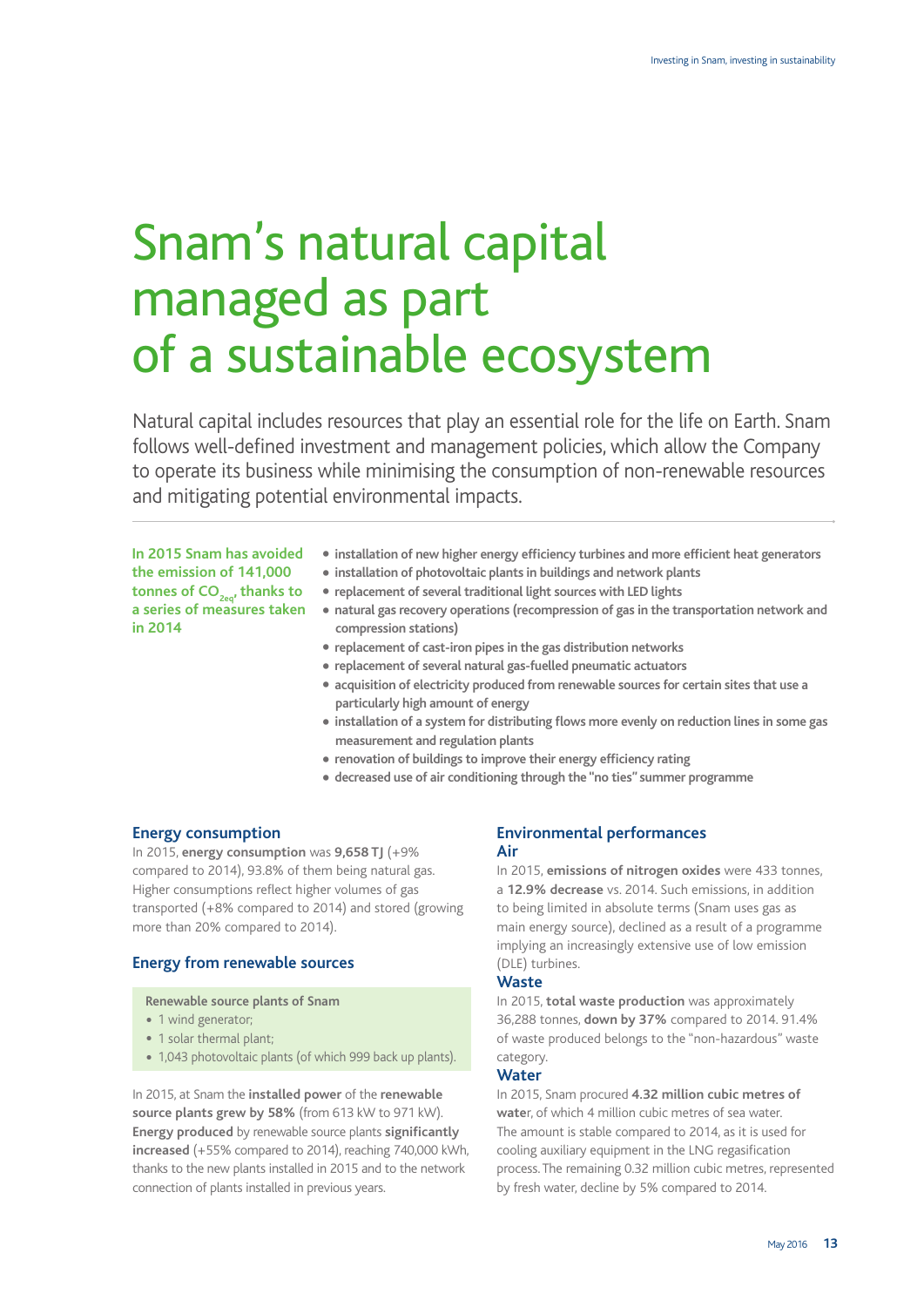### Financial capital, the basis for Company's development

The planning of the infrastructure development is connected to finding the financial resources on the market. Maintaining good relations with the financial community is essential to Snam, in order to have access to the equity and debt capital markets and, when needed, to successfully launch capital increases and bond issues or new fund raising.

In 2015, Snam has recorded an **almost continuous price increase throughout the year**, reaching a new all-time high of 4.93 euro on 3 December. The number of **traded shares**, with daily volumes of 13 million shares, **increased by 28.4%** compared to 2014.

Thanks to good fundamentals, which made it possible to maintain an attractive dividend yield, in a transparent regulatory context, in 2015 **Snam's share price reached 4.85 euro at year end, outperforming** benchmark indices, in particular that of the utility sector.

#### **2015 PERFORMANCE**

**Snam's share price: +17.8%;** Stoxx Europe 600 Index: +6.8%; FTSE MIB Index: +12.7%; Stoxx Europe 600 Utilities Index: -3.7%.

At year-end 2015, the shareholding structure presents **the market (67.65%) as main Snam shareholder**, followed by CDP Reti with a 28.98% stake, Eni owning 2.22%, CDP Gas owning 1.12% and treasury shares accounting for 0.03%. International institutional investors' weight is approximately 53% of share capital. The Eni's holdings declined to 0.02% on 18 January 2016, after the conversion of the Eni bond convertible into Snam shares.

In 2015 Snam played **an active role in engaging investors**, which can be summarised as follows: **Baa 1 BBB BBB+** 

#### **2015 INVESTOR RELATIONS ACTIVITIES**

**19 roadshows** across the main financial centres in Europe and North America.

**108 one-to-ones** and **42 group meetings** for a total of 287 institutional investors met.

**Conference call** for the presentation of annual, interim e quarterly results, in addition to that for the Strategic Plan. **Achieved a 36% level for meetings with SRI investors** on total SRI investors identified in the shareholding base.

Snam's **debt structure** is consistent with the funding needs of operating activities.

As of 31 December 2015, net financial indebtedness is 13,779 billion euro, while liquid assets are 17 million euro. Unused long term committed credit lines are 3.95 billion euro; in addition to the amount available (2.3 billion euro) in terms of bond issues under the EMTN programme. Long-term debt account for 80% and short-term debt for the remaining 20%. Fixed rate debt represents 64% of gross financial debt, while floating rate debt is 36%. Three **rating agencies** - Fitch has joined the group, issuing its credit rating in July 2015 – consider Snam's debt as **"investment grade"**.

Moopy's

**STANDARD FitchRatings** &POOR'S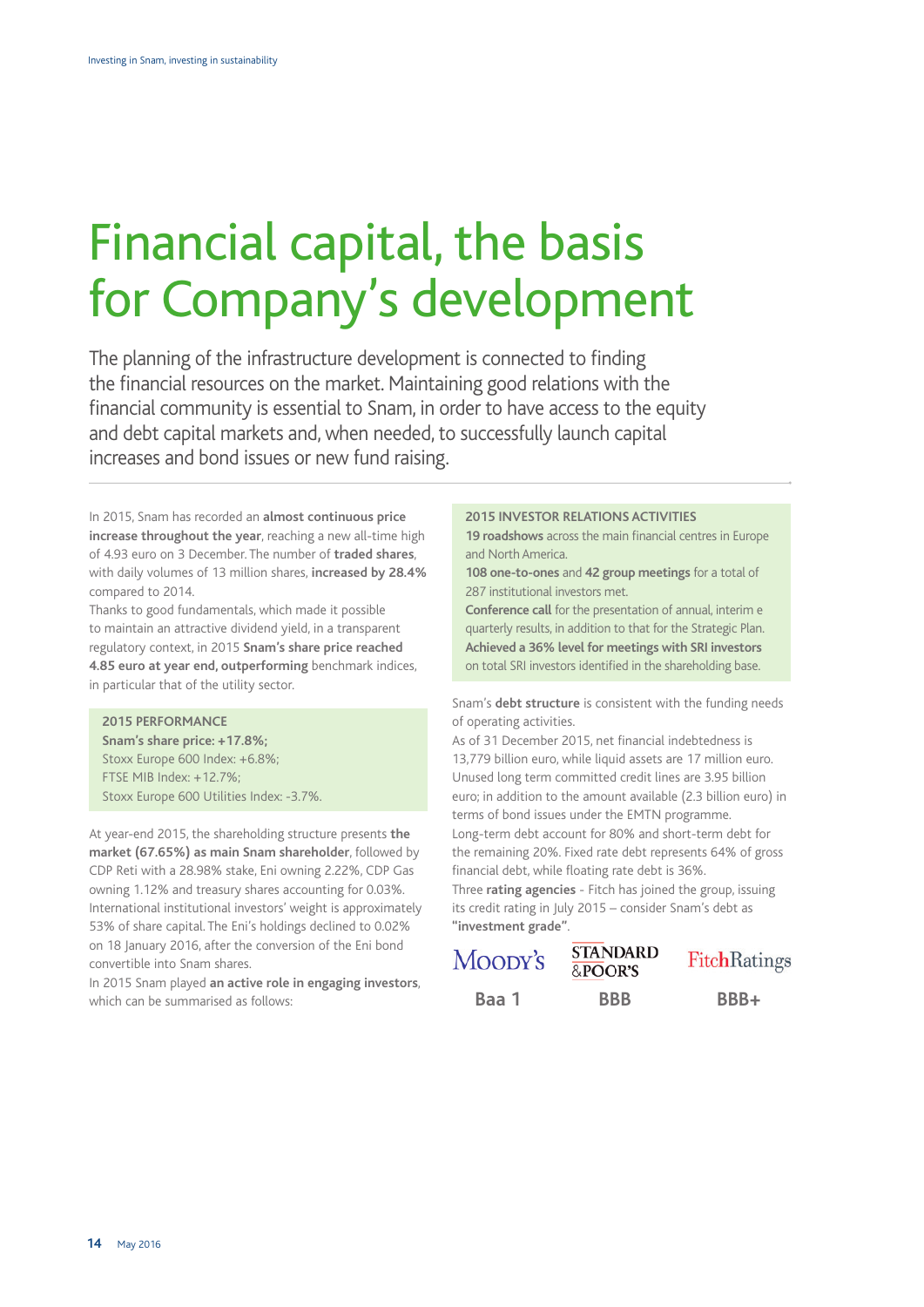## Investing in Snam: investing in a "sustainable stock"

The implementation into business activities of Corporate Social Responsibility issues allows Snam to be selected by an increasing number of Socially Responsible Investors (SRI) and included into the most important international sustainability indices.

Snam is aware that investors focus on social responsibility performances when considering the opportunity of buying and holding a stock in their own portfolio: for this reason, it dedicates great efforts to undergo Assessment processes aimed to the inclusion into sustainability index.

**Sustainability indices** indeed represent a valuable tool for professional investors, as they set benchmarks for building their own portfolios, managing them over time and measuring their performances. From this perspective, listed companies compete and focus their efforts with the aim of being included and confirmed in the most important indices, in the following years.

The **assessment** process covers a wide range of issues, in the economic, governance, social and environmental field, which, in the long term, also affect financial performance. At Snam, such process has favoured an increasingly accurate and aware planning and management of sustainability, involving and stimulating all business functions across the

Company, along a path of continuous improvement. The policies that Snam has structured over years, and the actions stemming from there, generated performances that made it possible to **enter the most important sustainability indices**. Thanks to those performances Snam is the Company, in its sector, boasting **the membership in the highest number of SRI indices**, among which, in particular, the following ones: in 2015, the specialised rating company, RobecoSAM, confirmed Snam in the DJSWI for the seventh consecutive year. On the back of the high score achieved among utilities, in January 2016, RobecoSAM awarded Snam with the Silver Class of the "Sustainability Yearbook 2016". Since 2002, Snam also retained its presence in the prestigious FTSE4Good Index Series, and, for the third year in a row, in the CDP Italy Climate Disclosure Leadership Index. Moreover, Snam stock was included, for the second consecutive year, in the MSCI World ESG and MSCI ACWI ESC indices, in addition to other indices presented below.

**ECPI ITALIA SRI** 

**INDEX SERIES** 

**ROBECOSAM Sustainability Award** Silver Class 2016







**MSCI** 

2015 Constituent **MSCI** Global Sustainability Indexes